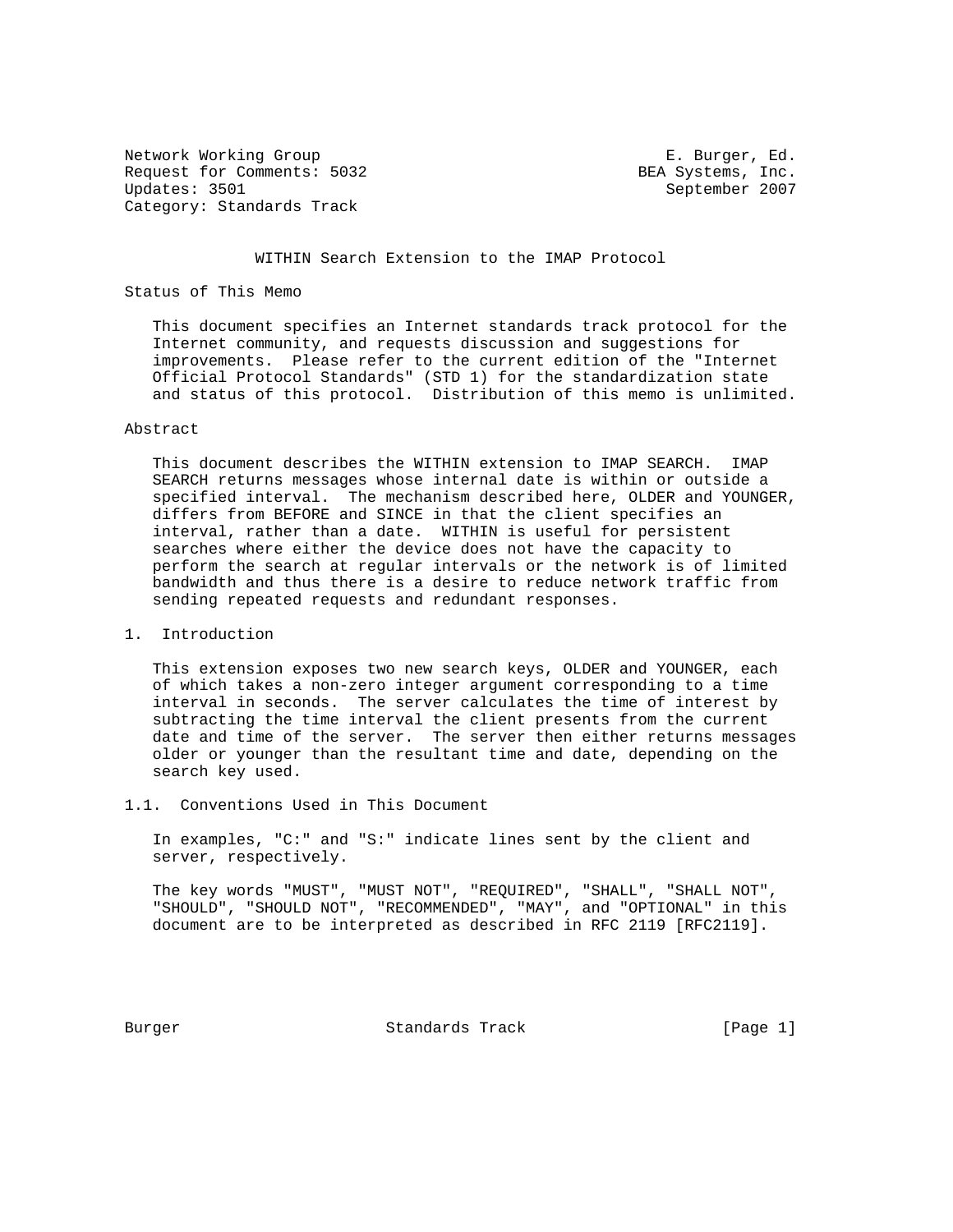When describing the general syntax, we omit some definitions, as RFC 3501 [RFC3501] defines them.

2. Protocol Operation

 An IMAP4 server that supports the capability described here MUST return "WITHIN" as one of the server supported capabilities in the CAPABILITY command.

 For both the OLDER and YOUNGER search keys, the server calculates a target date and time by subtracting the interval, specified in seconds, from the current date and time of the server. The server then compares the target time with the INTERNALDATE of the message, as specified in IMAP [RFC3501]. For OLDER, messages match if the INTERNALDATE is less recent than or equal to the target time. For YOUNGER, messages match if the INTERNALDATE is more recent than or equal to the target time.

 Both OLDER and YOUNGER searches always result in exact matching, to the resolution of a second. However, if one is doing a dynamic evaluation, for example, in a context [CONTEXT], one needs to be aware that the server might perform the evaluation periodically. Thus, the server may delay the updates. Clients MUST be aware that dynamic search results may not reflect the current state of the mailbox. If the client needs a search result that reflects the current state of the mailbox, we RECOMMEND that the client issue a new search.

3. Formal Syntax

 The following syntax specification uses the Augmented Backus-Naur Form (ABNF) notation. Elements not defined here can be found in the formal syntax of ABNF [RFC4234] and IMAP [RFC3501].

 This document extends RFC 3501 [RFC3501] with two new search keys: OLDER <interval> and YOUNGER <interval>.

 search-key =/ ( "OLDER" / "YOUNGER" ) SP nz-number ; search-key defined in RFC 3501

4. Example

 C: a1 SEARCH UNSEEN YOUNGER 259200 S: a1 \* SEARCH 4 8 15 16 23 42

 Search for all unseen messages within the past 3 days, or 259200 seconds, according to the server's current time.

Burger Standards Track [Page 2]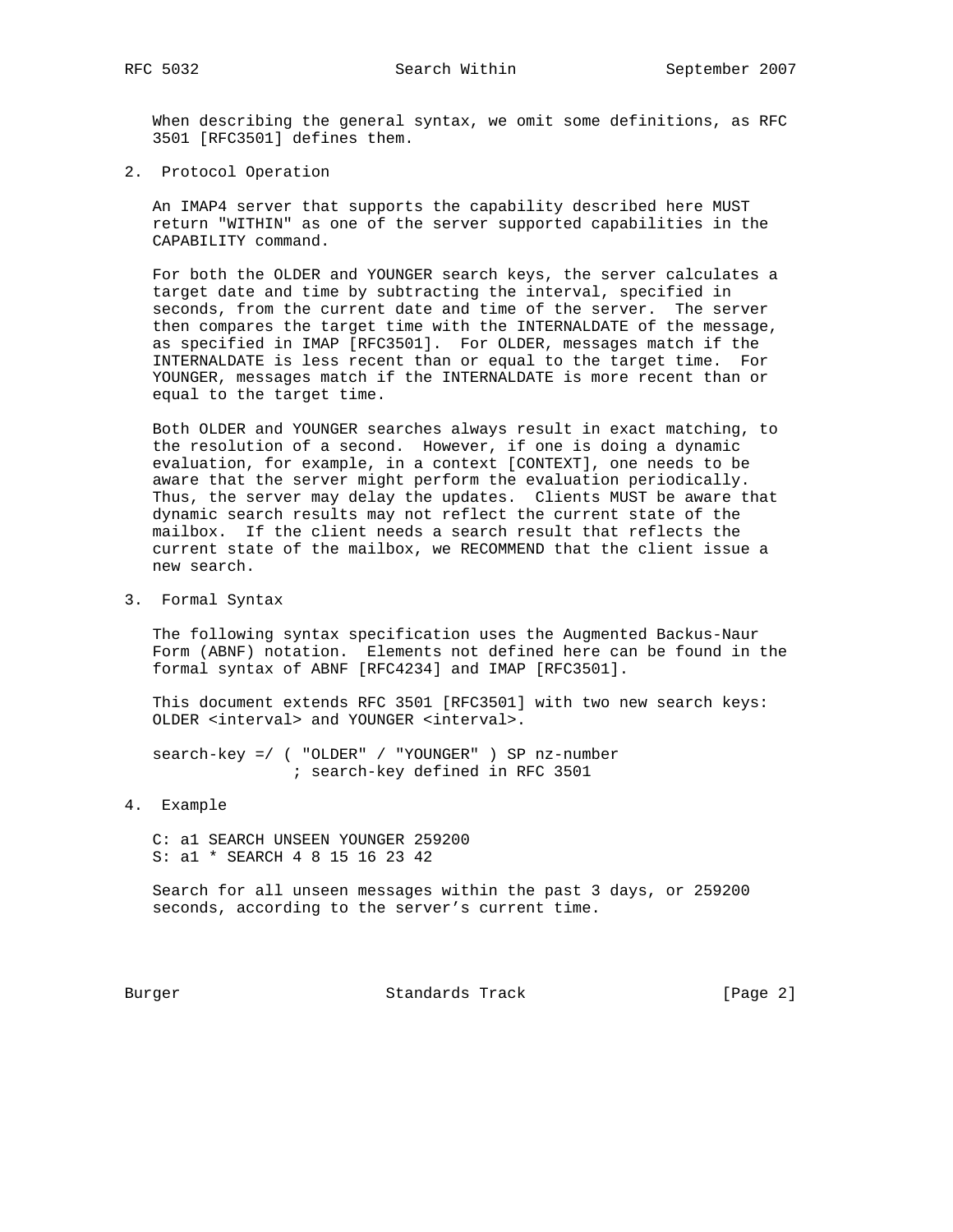5. Security Considerations

 The WITHIN extension does not raise any security considerations that are not present in the base protocol. Considerations are the same as for IMAP [RFC3501].

6. IANA Considerations

 Per the IMAP RFC [RFC3501], registration of a new IMAP capability in the IMAP Capability registry requires the publication of a standards track RFC or an IESG approved experimental RFC. The registry is currently located at <http://www.iana.org/assignments/imap4-capabilities>. This standards-track document defines the WITHIN IMAP capability. IANA has added this extension to the IANA IMAP Capability registry.

7. References

7.1. Normative References

- [RFC2119] Bradner, S., "Key words for use in RFCs to Indicate Requirement Levels", RFC 2119, BCP 14, March 1997.
- [RFC3501] Crispin, M., "Internet Message Access Protocol Version 4rev1", RFC 3501, March 2003.
- [RFC4234] Crocker, D., Ed. and P. Overell, "Augmented BNF for Syntax Specifications: ABNF", RFC 4234, October 2005.
- 7.2. Informative References
	- [CONTEXT] Melnikov, D. and C. King, "Contexts for IMAP4", Work in Progress, May 2006.

Burger Standards Track [Page 3]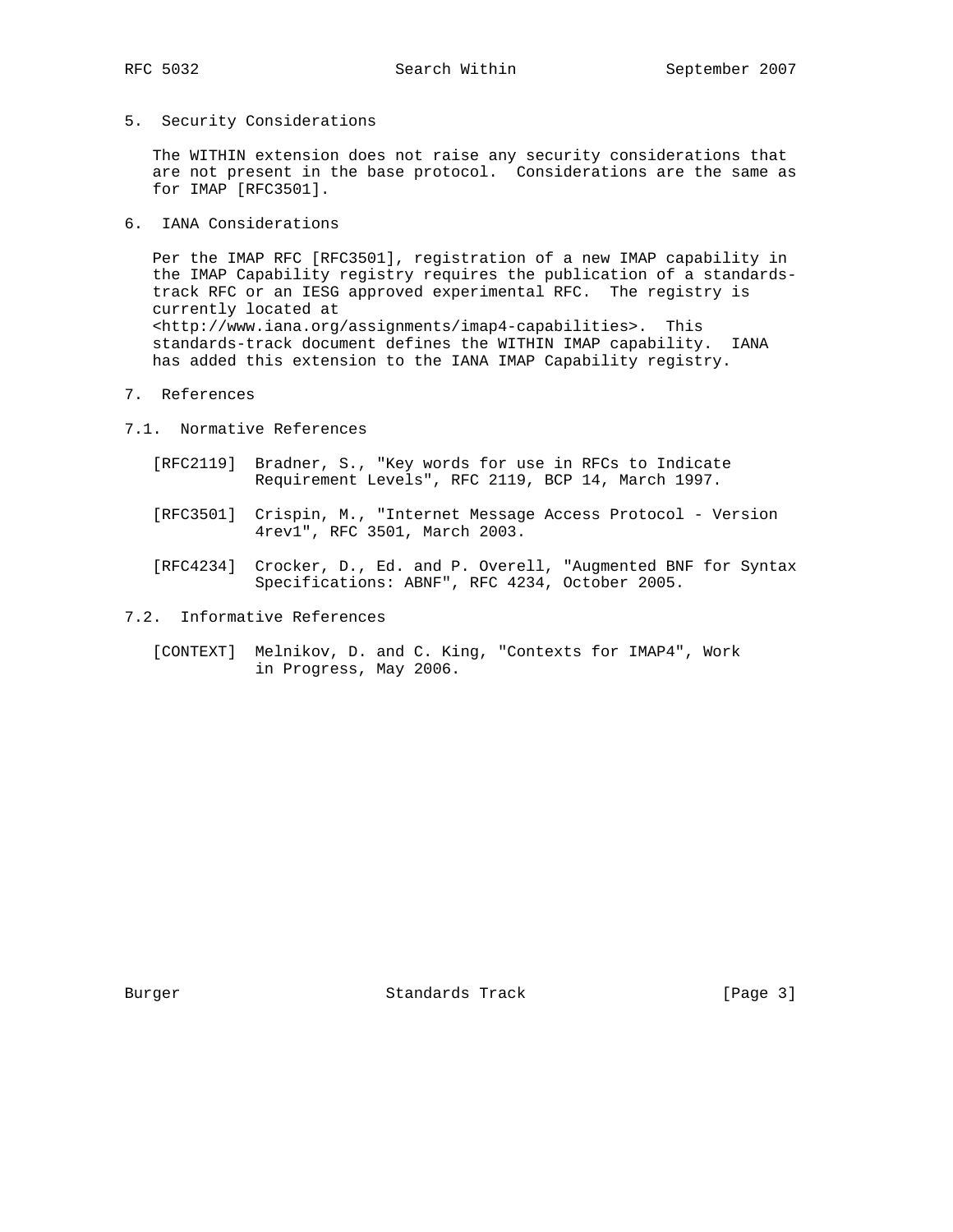Appendix A. Contributors

 Stephane Maes and Ray Cromwell wrote the original version of this document as part of P-IMAP, as well as the first versions for the IETF. From an attribution perspective, they are clearly authors.

Appendix B. Acknowledgements

 The authors want to thank all who have contributed key insight and who have extensively reviewed and discussed the concepts of LPSEARCH. They also thank the authors of its early introduction in P-IMAP.

 We also want to give a special thanks to Arnt Gilbrandsen, Ken Murchison, Zoltan Ordogh, and most especially Dave Cridland for their review and suggestions. A special thank you goes to Alexey Melnikov for his choice submission of text.

Author's Address

```
 Eric W. Burger (editor)
BEA Systems, Inc.
USA
```
 EMail: eric.burger@bea.com URI: http://www.standardstrack.com

Burger Standards Track [Page 4]